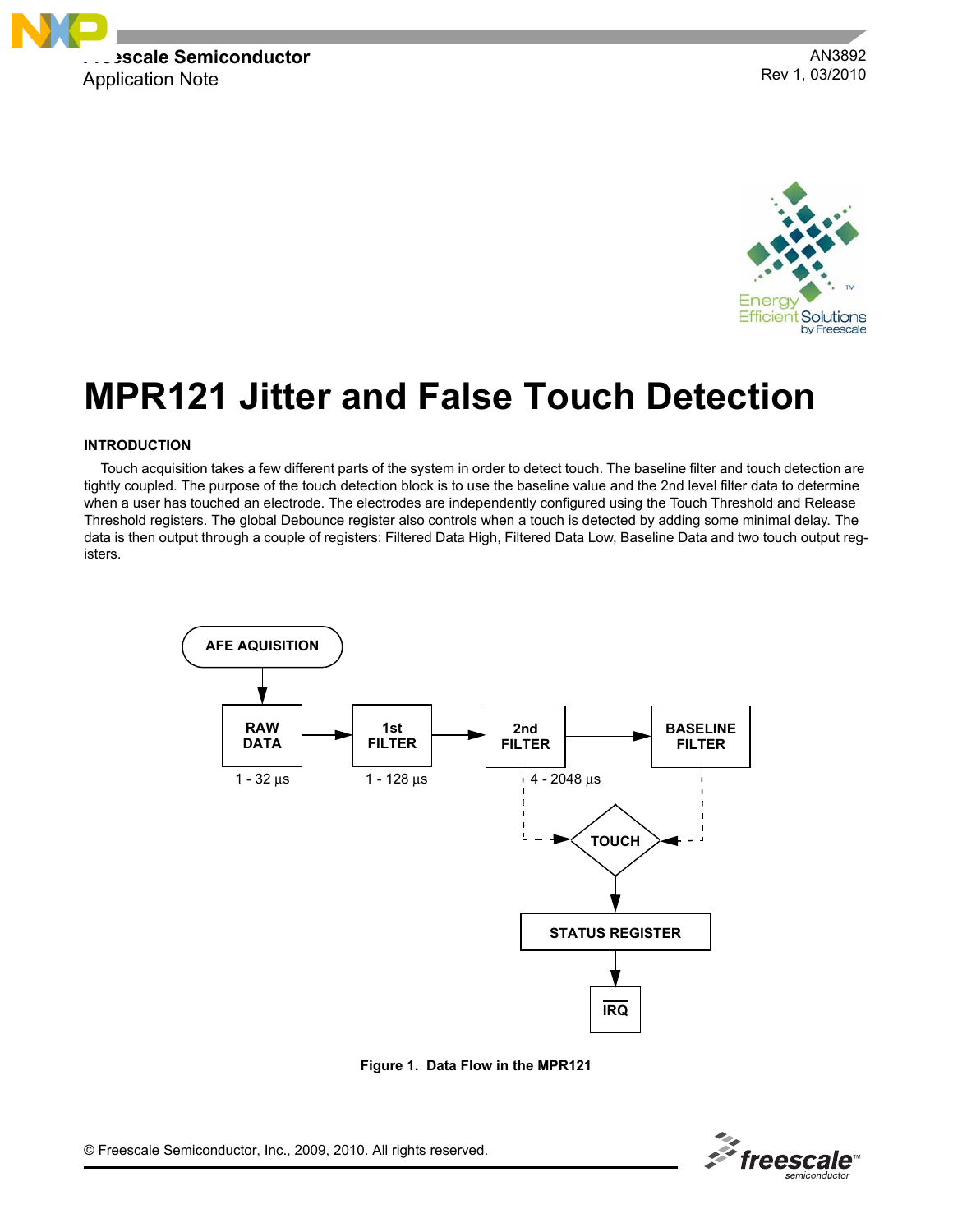

First, the MPR121 touch sensor detects touch by the methods in this application note, and the data is output through the first two registers in the map. The two touch status registers both trigger an interrupt on any change of the data. Thus, as a touch happens (bit is set) an interrupt will be triggered, and when a touch is released (bit is cleared) it will also trigger. To clear the interrupt all you must do is initiate a I2C communication, with the intent that you read register 0x00 and 0x01 to determine which electrodes are touched.

# **TOUCH STATUS REGISTER 0**



**Figure 2. Touch Status Register 0**

# **Table 1. Touch Status Register 0 Field Descriptions**

| <b>Field</b>                       | <b>Description</b>                                                                                                  |
|------------------------------------|---------------------------------------------------------------------------------------------------------------------|
| $\overline{7}$<br>E7S              | Electrode 7 Status – The Electrode 7 Status bit shows touched or not touched.<br>$0 - Not$ Touched<br>$1 - Touched$ |
| 6<br>E <sub>6</sub> S              | Electrode 6 Status – The Electrode 6 Status bit shows touched or not touched.<br>0 - Not Touched<br>$1 - Touched$   |
| 5<br>E <sub>5</sub> S              | Electrode 5 Status – The Electrode 5 Status bit shows touched or not touched.<br>$0 - Not$ Touched<br>$1 - Touched$ |
| $\overline{4}$<br>F <sub>4</sub> S | Flectrode 4 Status – The Flectrode 4 Status bit shows touched or not touched.<br>$0 - Not$ Touched<br>$1 - Touched$ |
| 3<br>E <sub>3</sub> S              | Electrode 3 Status – The Electrode 3 Status bit shows touched or not touched.<br>$0 - Not$ Touched<br>1 - Touched   |
| $\overline{2}$<br>E <sub>2</sub> S | Electrode 2 Status – The Electrode 2 Status bit shows touched or not touched.<br>0 - Not Touched<br>$1 - Touched$   |
| $\mathbf{1}$<br>E <sub>1</sub> S   | Electrode 1 Status - The Electrode 1 Status bit shows touched or not touched.<br>$0 - Not$ Touched<br>$1 - Touched$ |
| $\Omega$<br>E <sub>0</sub> S       | Electrode 0 Status – The Electrode 0 Status bit shows touched or not touched.<br>$0 - Not$ Touched<br>1 – Touched   |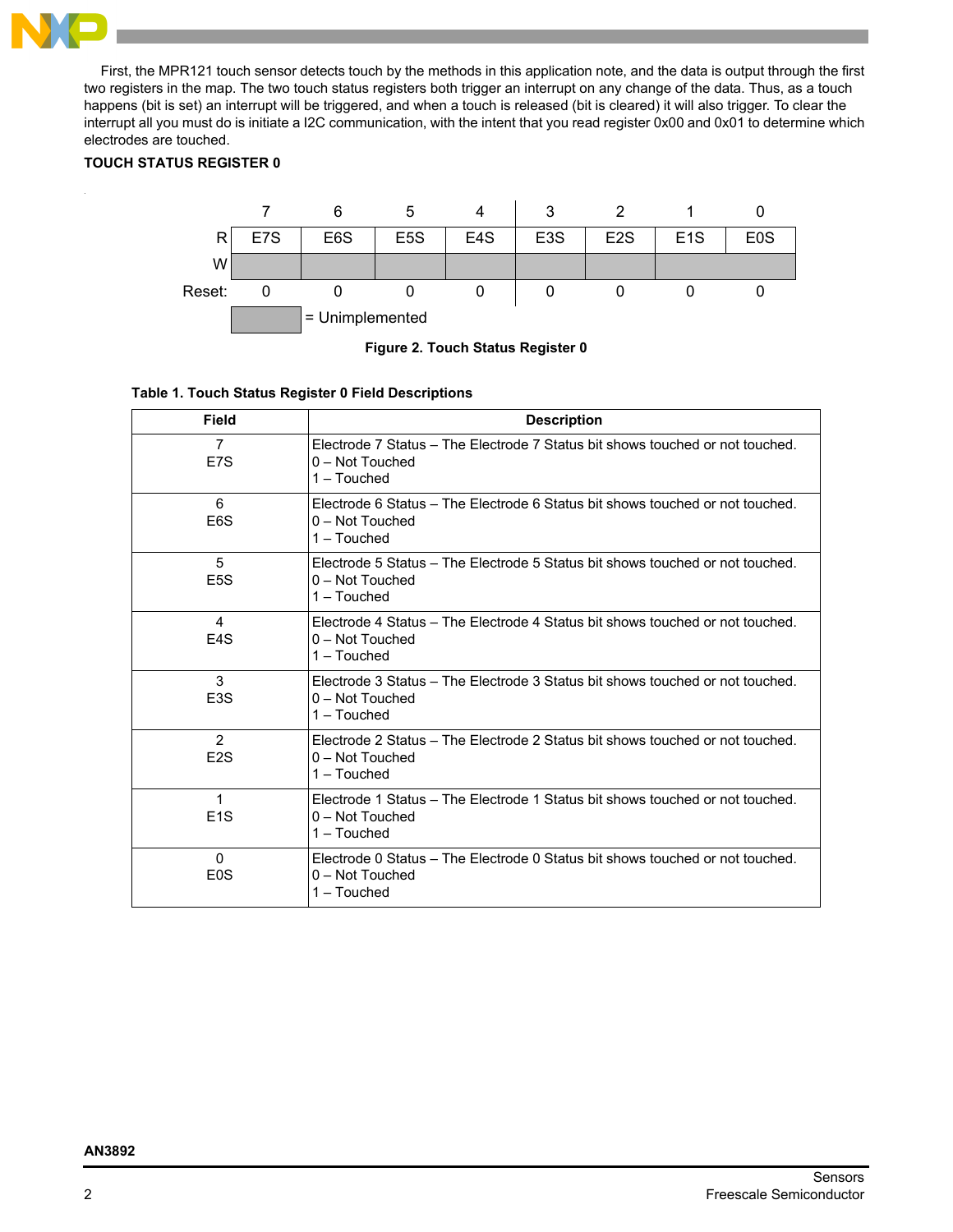

**TOUCH STATUS REGISTER 1**



**Figure 3. Touch Status Register1**

|  |  |  |  |  | Table 2. Touch Status Register 1 Field Descriptions |
|--|--|--|--|--|-----------------------------------------------------|
|--|--|--|--|--|-----------------------------------------------------|

| Field                              | <b>Description</b>                                                                                                                                                                                                                                                                                            |
|------------------------------------|---------------------------------------------------------------------------------------------------------------------------------------------------------------------------------------------------------------------------------------------------------------------------------------------------------------|
| 7<br><b>OVCF</b>                   | Over Current Flag - The Over Current Flag will be set any time the wrong value of<br>Rext is connected to the MPR121's Rext pin. This is to protect the part from high<br>current that could result from an incorrect resistor value.<br>0 - Correct Rext resistor value<br>1 – Incorrect Rext resistor value |
| 4<br><b>EPROXS</b>                 | Flectrode PROX Status – The Flectrode PROX Status bit shows touched nor not<br>touched.<br>0 - Not Touched<br>$1 -$ Touched                                                                                                                                                                                   |
| 3<br>E11S                          | Flectrode 11 Status – The Flectrode 11 Status bit shows fouched or not fouched.<br>$0 - Not$ Touched<br>1 - Touched                                                                                                                                                                                           |
| $\mathcal{P}$<br>E <sub>10</sub> S | Electrode 10 Status – The Electrode 10 Status bit shows touched or not touched.<br>0 - Not Touched<br>1 - Touched                                                                                                                                                                                             |
| E <sub>9</sub> S                   | Electrode 9 Status – The Electrode 9 Status bit shows touched or not touched.<br>0 - Not Touched<br>$1 - Touched$                                                                                                                                                                                             |
| $\Omega$<br>E8S                    | Electrode 8 Status – The Electrode 8 Status bit shows touched or not touched.<br>0 - Not Touched<br>1 – Touched                                                                                                                                                                                               |

The next registers shown are used to provide raw data information and baseline information. The values in these registers and how they go together are described in this application note and others.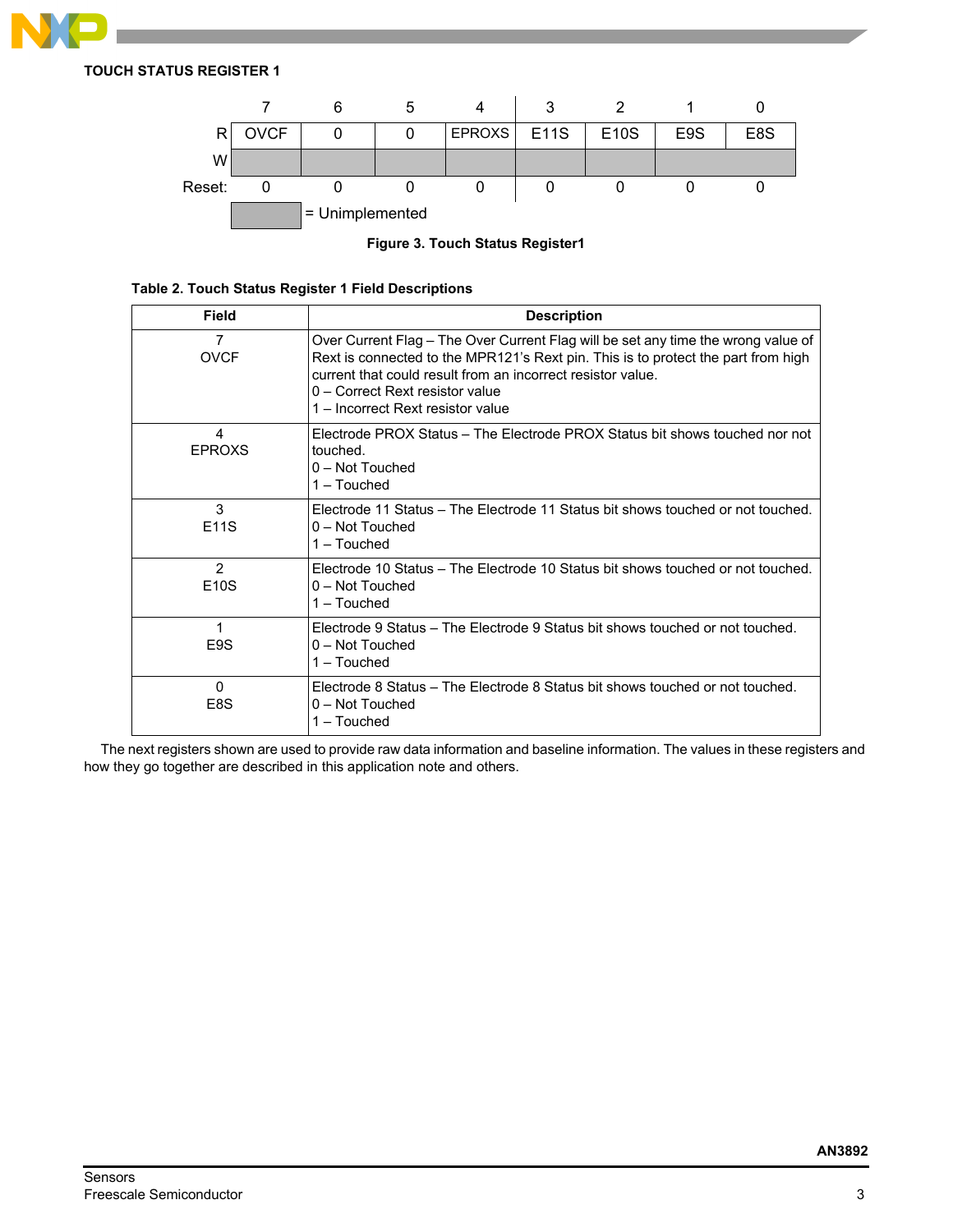

# **FILTER DATA HIGH**



# **Figure 4. Filtered Data High Register**

# **Table 3. Filtered Data High Register Field Descriptions**

| <b>Field</b>       | <b>Description</b>                                                                                                                                                |
|--------------------|-------------------------------------------------------------------------------------------------------------------------------------------------------------------|
| 7:0<br><b>FDHB</b> | Filtered Data High Bits - The Filtered Data High Bits displays the higher 2 bits of<br>the 10 bit filtered A/D reading.<br>00 Encoding 0<br>$\tilde{\phantom{a}}$ |
|                    | 11 Encoding 3                                                                                                                                                     |

# **FILTERED DATA LOW**



# **Figure 5. Filtered Data Low Register**

# **Table 4. Filtered Data Low Register Field Descriptions**

| <b>Field</b>       | <b>Description</b>                                                                                                                                                                            |
|--------------------|-----------------------------------------------------------------------------------------------------------------------------------------------------------------------------------------------|
| 7:0<br><b>FDLB</b> | Filtered Data Low Byte – The Filtered Data Low Byte displays the lower 8 bits of<br>the 10 bit filtered A/D reading.<br>00000000 Encoding 0<br>$\tilde{\phantom{a}}$<br>11111111 Encoding 255 |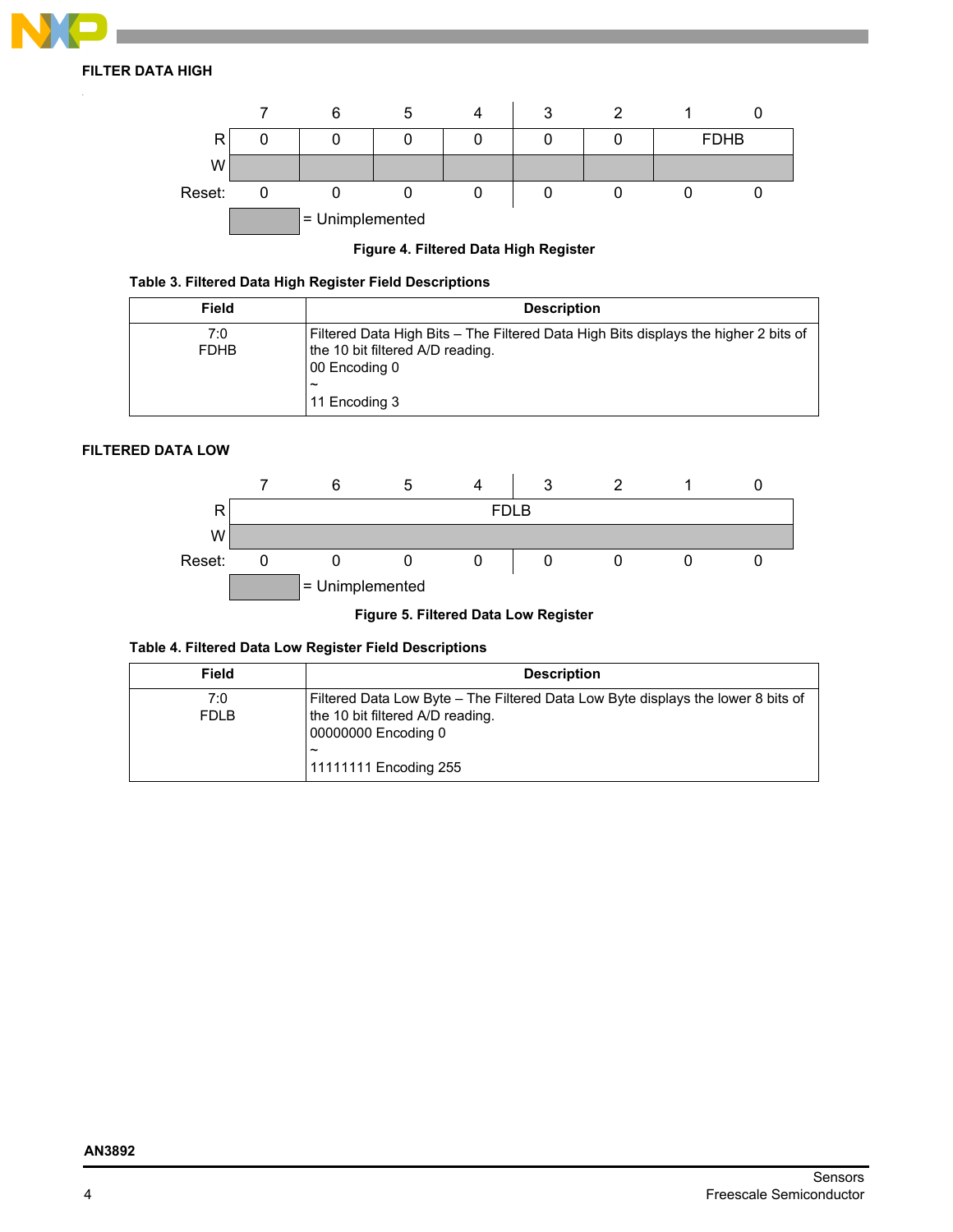

**BASELINE VALUE**



**Figure 6. Filtered Data High Register**

# **Table 5. Filtered Data High Register Field Descriptions**

| Field            | <b>Description</b>                                                                                                                                                                                                                                              |
|------------------|-----------------------------------------------------------------------------------------------------------------------------------------------------------------------------------------------------------------------------------------------------------------|
| 7:0<br><b>BV</b> | Baseline Value – The Baseline Value byte displays the higher 8 bits of the 10 bit<br>baseline value.<br>00000000 Encoding 0 – The 10 bit baseline value is between 0 and 3.<br>~<br>11111111 Encoding 255 – The 10 bit baseline value is between 1020 and 1023. |

In this system, a touch is defined as any time the difference between the Filtered Data and the Baseline Value is greater than the threshold. Since this calculation is done totally internal to the part, it is unnecessary for the user to actually do this math in the software. If it were being done, the steps would be to first combine the Filtered Data Low and Filtered Data High values into a single 10-bit number. Thus,

*Data = Filtered Data High • 256 + Filtered Data Low*

The baseline is then shifted to the left to make it equal scale to the Data.

*Baseline = Baseline Value • 4*

Internally to the device, the full 10-bit value is stored, but as this level of precision is not necessary as the low two bits are disregarded for output. The Touch Threshold is a user defined value. There is both a touch and an un-touch threshold to provide hysteresis.

## **TOUCH THRESHOLD REGISTER**



**Figure 7. Touch Threshold Register**

|  |  |  |  |  | Table 6. Touch Threshold Register Field Descriptions |
|--|--|--|--|--|------------------------------------------------------|
|--|--|--|--|--|------------------------------------------------------|

| <b>Field</b> | <b>Description</b>                                                                                                                                                |
|--------------|-------------------------------------------------------------------------------------------------------------------------------------------------------------------|
| 7:0<br>ттн   | Touch Threshold – The Touch Threshold Byte sets the trip point for detecting a<br>touch.<br>00000000 Encoding 0<br>$\tilde{\phantom{a}}$<br>11111111 Encoding 255 |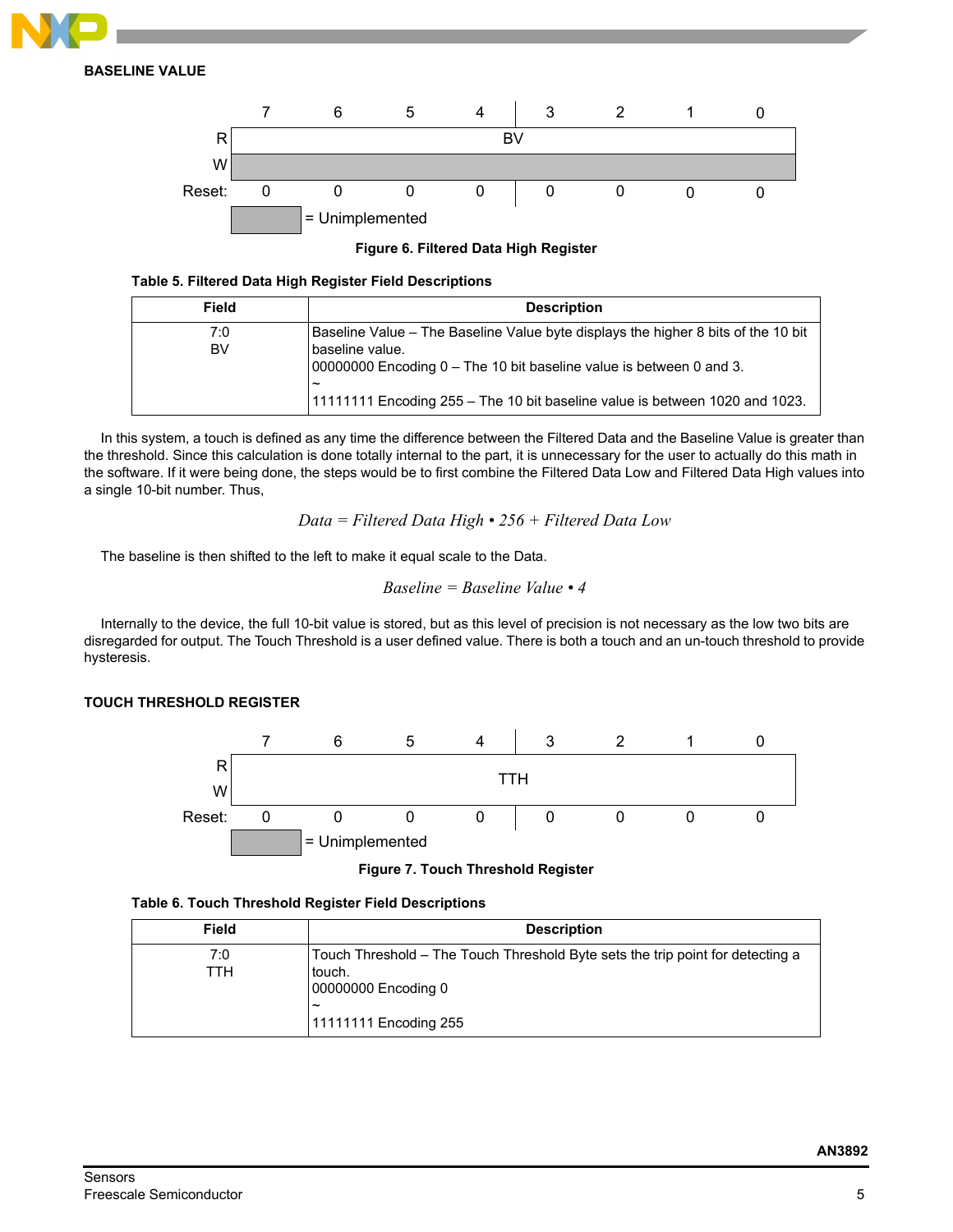

**RELEASE THRESHOLD REGISTER**



**Figure 8. Release Threshold Register**

## **Table 7. Release Threshold Register Field Descriptions**

| <b>Field</b> | <b>Description</b>                                                               |
|--------------|----------------------------------------------------------------------------------|
| 7:0          | Release Threshold – The Release Threshold Byte sets the trip point for detecting |
| <b>RTH</b>   | l a touch.<br>00000000 Encoding 0<br>$\sim$                                      |
|              | 11111111 Encoding 255                                                            |

For the system to recognize a touch the delta must be greater than the Touch Threshold.

*Delta = Baseline - Data*

# *Trigger Touch* → *Delta > Touch Threshold*

A release is triggered when the Delta falls below the Release Threshold. This can happen for both changes to the Baseline and actual Data changes. To understand how the Baseline can change, refer to AN3891.

*Trigger Release* → *Delta < Touch Threshold*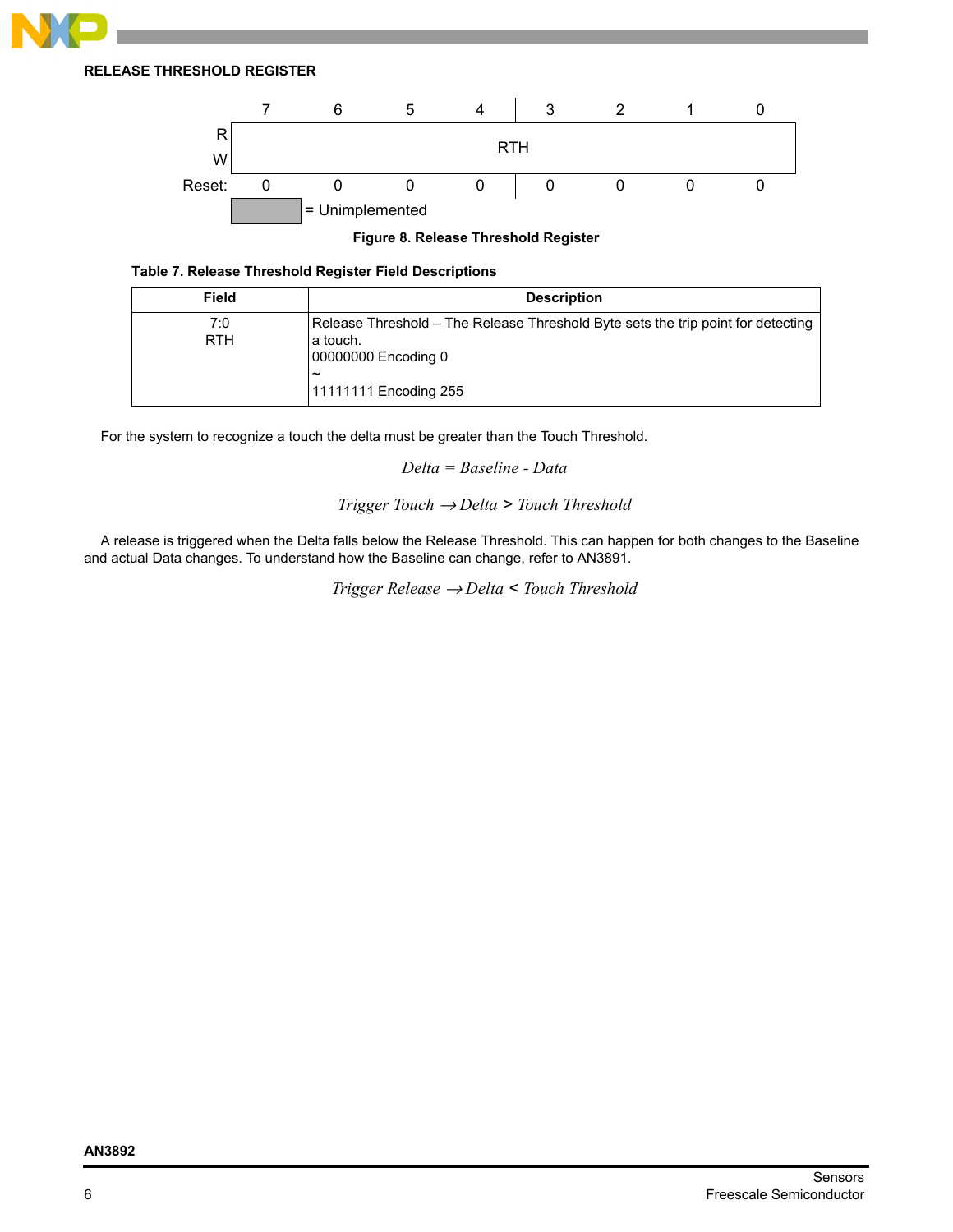# **DEBOUNCE TOUCH AND RELEASE REGISTER**

The last register available in this set is the Debounce register. The Debounce register maintains the accuracy of touch and releases by further improving the performance. The debounce allows two different settings to prevent bounce in the end system. If the value is set to 0x22, the requirement would be three sequential changes in status before the change would be recognized.





### **Table 8. Debounce Touch and Release Register Field Descriptions**

| <b>Field</b>     | <b>Description</b>                                                                                                                                                                                                                                                                                                                                                                                                            |
|------------------|-------------------------------------------------------------------------------------------------------------------------------------------------------------------------------------------------------------------------------------------------------------------------------------------------------------------------------------------------------------------------------------------------------------------------------|
| 6:4<br><b>DR</b> | Debounce Release – The Debounce Release determines the number of sequential<br>release detections before an interrupt is triggered and a release is reported.<br>000 Encoding 0 - Consecutive releases detection before Status change is 1<br>001 Encoding 1 - Consecutive releases detection before Status change is 2<br>$\tilde{\phantom{a}}$<br>007 Encoding 7 - Consecutive releases detection before Status change is 8 |
| 2:0<br>DT        | Debounce Touch – The Debounce Touch determines the number of sequential touch<br>detections before an interrupt is triggered and a touch is reported.<br>000 Encoding 0 - Consecutive touch detection before Status change is 1<br>001 Encoding 1 - Consecutive touch detection before Status change is 2<br>$\tilde{\phantom{a}}$<br>007 Encoding 7 - Consecutive touch detection before Status change is 8                  |

# **CONCLUSION**

The use of each of the features together can have a great effect of the jitter and false couch rejection. Jitter is prevented by utilizing the two threshold settings. Thus the provided hysteresis prevent Jitter on the data from going through the to the output Depending on environmental conditions, the Debounce can be used to eliminate the remainder of dramatic change of the signal that aren't really touches.

Additional filtering can be done before the data gets to the touch detection system. Refer to Freescale Application Note AN3890.